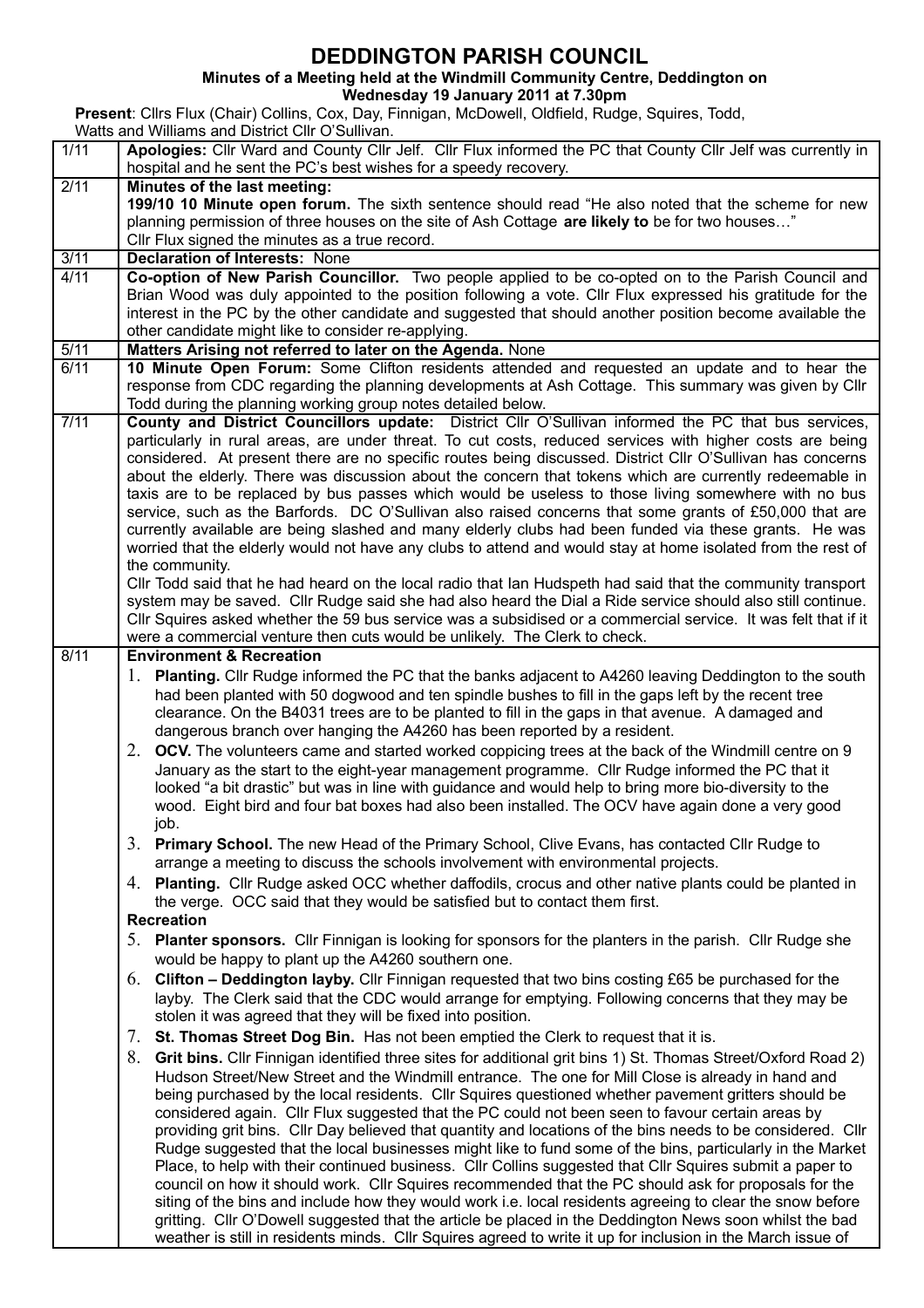|       | the Deddington News.                                                                                                                                                         |  |  |  |  |
|-------|------------------------------------------------------------------------------------------------------------------------------------------------------------------------------|--|--|--|--|
|       | 9. Bizzie Lizzies. Cllr Todd pointed out that the minutes 202/10 3. Environmental update included that low                                                                   |  |  |  |  |
|       | maintenance plants be used in the planters. Bizzie Lizzies need much watering and are not considered                                                                         |  |  |  |  |
|       | low maintenance. This was agreed and the plant suggestion was off the top of the head at the last                                                                            |  |  |  |  |
|       | meeting and would not be considered when planting.                                                                                                                           |  |  |  |  |
| 9/11  | <b>Highways</b>                                                                                                                                                              |  |  |  |  |
|       | 1. Outstanding Highways issues. Various issues (VAS, signage, pavements, blocked drains etc)                                                                                 |  |  |  |  |
|       | covered in a letter sent to Highways. The RTA at Tays Gateway has been added to the list. DPC has                                                                            |  |  |  |  |
|       | also written to the new OCC Banbury section but no response received to date. Cllr Watts suggested                                                                           |  |  |  |  |
|       | that the letter and issues be forwarded to Cllr Ray Jelf and possibly Rodney Rose as well. The Clerk to                                                                      |  |  |  |  |
|       | action.                                                                                                                                                                      |  |  |  |  |
|       | Speeding. PC Richard Miller is supportive. Cllr Collins to speak with Clerk regarding sending a letter to<br>2.                                                              |  |  |  |  |
|       | the individual members inviting their involvement and ascertaining their availability for a number of                                                                        |  |  |  |  |
|       | future events.<br><b>RTA Hempton Road.</b> Not reported to NAG. Cllr Collins to contact the NAG chair and question why it<br>3.                                              |  |  |  |  |
|       | was not reported.                                                                                                                                                            |  |  |  |  |
|       | Traffic lights from Hempton Road. The repair/replacement of the sensors is scheduled for<br>4.                                                                               |  |  |  |  |
|       | January/February. There will also be a new crossing to be created to the south of the lights. Cllr                                                                           |  |  |  |  |
|       | Collins emailed Bruce Riddel to request accident statistics. Mike West also promised the MC NHS data                                                                         |  |  |  |  |
|       | for the same. These are to be chased.                                                                                                                                        |  |  |  |  |
|       | Market Place verges. Complaints have been received regarding the Co-op lorry churning the verge in<br>5.                                                                     |  |  |  |  |
|       | Church Street and Market Place. The costs are being investigated to find suitable paving for the verge                                                                       |  |  |  |  |
|       | Highways to be contacted to ascertain if the would agree to the on-going<br>in Church Street.                                                                                |  |  |  |  |
|       | maintenance of the paving should the PC fund it. Cllr Todd suggested that paving with holes to allow                                                                         |  |  |  |  |
|       | grass to grow through would be in keeping. Yellow lines and loading bays were briefly discussed but it                                                                       |  |  |  |  |
|       | was felt unsightly and not necessarily the best course of action. Cllr Todd suggested that Cllr Collins                                                                      |  |  |  |  |
|       | looks at the paving at the Holly Tree Club. Cllr Flux suggested that any solution needed balance as the                                                                      |  |  |  |  |
|       | Co-op is an extremely valuable village asset and has proved vital during the very bad weather. It needs                                                                      |  |  |  |  |
|       | to be able to make deliveries to the rear entrance of the shop. Cllr Collins will get quotes for the paving                                                                  |  |  |  |  |
|       | for consideration at the next meeting. He also requested £200 for four posts for the South green at the                                                                      |  |  |  |  |
|       | northern apex. This was agreed.<br>6. Parish Emergency Plan. The HWG suggested that the millennium emergency plan be reviewed and                                            |  |  |  |  |
|       | appropriated amended to provide solutions for snow and other potential disruptions. Cllr Cox was                                                                             |  |  |  |  |
|       | involved in the original plan and gave the PC an insight to its contents (Good Neighbours, Emergency                                                                         |  |  |  |  |
|       | response, warm meals for people, 4x4 drivers available for assistance). A newly configured working                                                                           |  |  |  |  |
|       | party of Clirs Cox, O'Dowell, Rudge and Williams volunteered to take on the new Parish Emergency                                                                             |  |  |  |  |
|       | Plan. Cllr Squires proposed that the PC feedback to the OCC that they did a bad job clearing the road                                                                        |  |  |  |  |
|       | etc during the recent prolonged bad weather. Cllr Oldfield seconded this motion. This motion was not                                                                         |  |  |  |  |
|       | supported by the Council when put to a vote.                                                                                                                                 |  |  |  |  |
| 10/11 | <b>Planning Working Group</b>                                                                                                                                                |  |  |  |  |
|       | Summary of meeting regarding Ash Cottage, Chapel Close, Clifton development                                                                                                  |  |  |  |  |
|       | CIIr Todd ran through the points discussed at the recent meeting regarding the changes to the agreed                                                                         |  |  |  |  |
|       | planning permission.                                                                                                                                                         |  |  |  |  |
|       | Footprint. The new dwelling is already at ground floor level and concerns about its position were raised.<br>1.                                                              |  |  |  |  |
|       | 2. Access. It was stated that unless the support of OCC Highways is given stating that there is a problem                                                                    |  |  |  |  |
|       | the planning cannot assess and agree that there is a problem there.<br>3. Building change. The building has changed with the front wing being reduced and an addition to the |  |  |  |  |
|       | back. It was not considered a major change and not presenting a great deal of overlooking other                                                                              |  |  |  |  |
|       | properties.                                                                                                                                                                  |  |  |  |  |
|       | 4. Parking and turning. It was agreed that the garage should not be used for any purpose than parking a                                                                      |  |  |  |  |
|       | car. According to the guidelines there is sufficient space for three vehicles and a turning space. It was                                                                    |  |  |  |  |
|       | felt that there would be difficulty in agreeing with the objection.                                                                                                          |  |  |  |  |
|       | In summary Cllr Todd said that given these points no action was possible from the DPC.                                                                                       |  |  |  |  |
|       |                                                                                                                                                                              |  |  |  |  |
|       | CIIr Todd also spoke regarding the application change, which originally the PC had not been informed of as                                                                   |  |  |  |  |
|       | it was considered a non-material amendment. The changes being requested were considerably more than                                                                          |  |  |  |  |
|       | that normally covered by such an amendment (NMA) and therefore this new application was necessary. Cllr                                                                      |  |  |  |  |
|       | Watts asked if we could request that it goes to committee. He was informed that they are not bound to do it                                                                  |  |  |  |  |
|       | despite a request. Cllr Flux apologised to the Clifton residents present that the PC was unable to do any                                                                    |  |  |  |  |
|       | more. The residents thanked the PC for their work and input into these planning issues.                                                                                      |  |  |  |  |
|       | <b>Applications</b>                                                                                                                                                          |  |  |  |  |
|       | 10/01879/F - Land adjacent to Calcutt Farms, Radwell Grounds, Duns Tew Road, Hempton. Erection                                                                               |  |  |  |  |
|       | of corn store (approx 35 feet high) on the edge/outside the farmyard. It could be seen from the rear of some                                                                 |  |  |  |  |
|       | of the houses to the south side of the main road (B4031) through the village. Part of the proposed store is                                                                  |  |  |  |  |
|       | sited outside the present envelope of the existing farmyard and current natural village boundary and                                                                         |  |  |  |  |
|       | consequently would intrude into the landscape. To obviate some of the intrusion into the landscape it is                                                                     |  |  |  |  |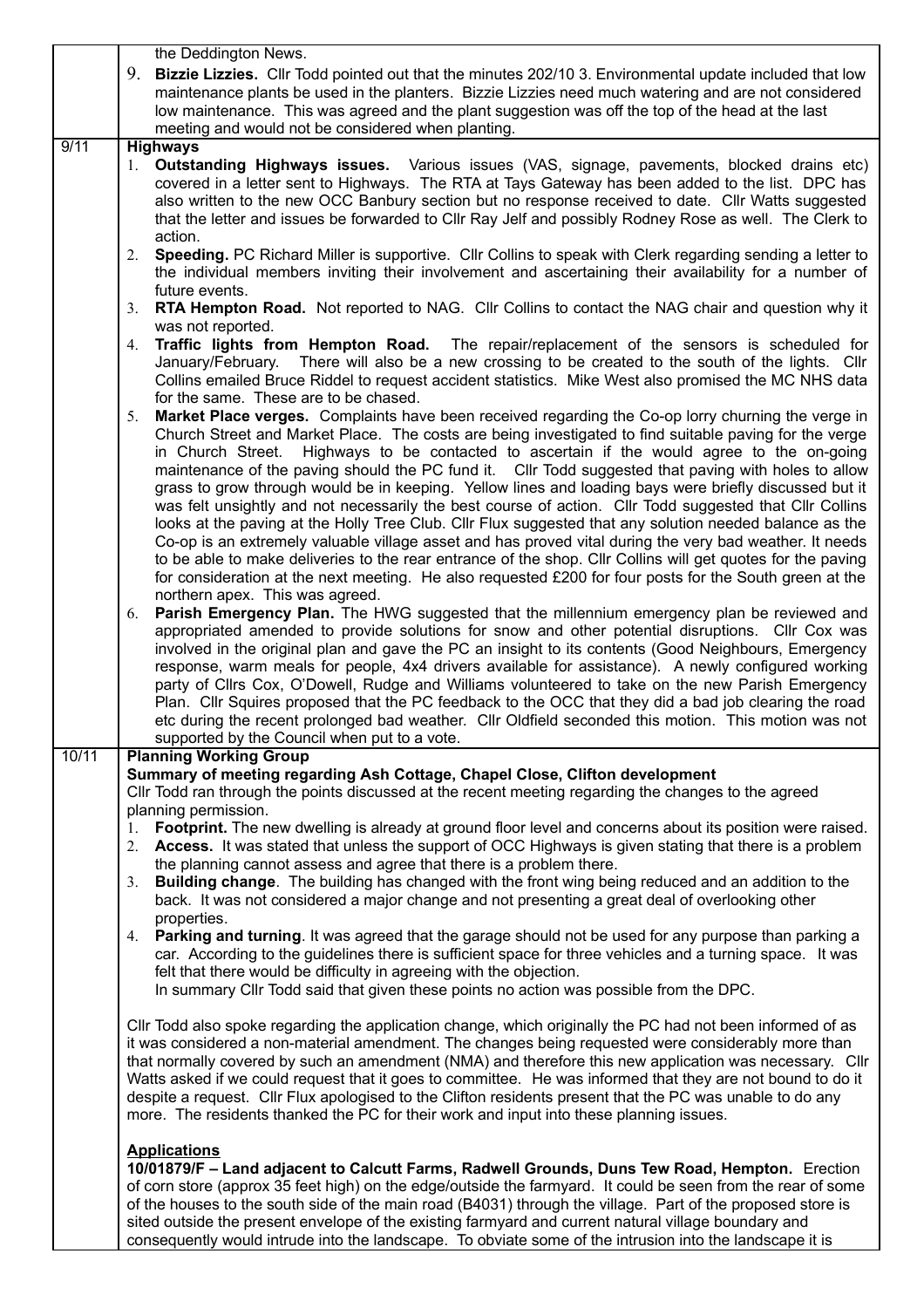|       | proposed to mask the building from sight by planting both quick and slow growing native trees to its south<br>and supplement existing planting to the north while leaving the eastern end open. It is therefore important<br>that the colour(s) of the building and its roof is/are neutral and blend into the surroundings. It appears that<br>the intention is to bring grain from acreage elsewhere owned by Calcutt Farms to Hempton for drying, if<br>necessary, and storage. This will result in additional traffic movements to and from the farm and no<br>estimates of such movement are mentioned but discussion with the land owner suggests otherwise as<br>storage at Castle Farm, Deddington, has been renovated. A grain drying equipment area is shown on the<br>plans but no noise nuisance reduction measures from its operation are indicated. Such equipment can be<br>set to run automatically and only when necessary to condition the grain. The PC will ask for it to be turned<br>off overnight as the prevailing wind direction could carry noise towards the nearby dwellings. The<br>application has only just been received so views of affected property owners are not yet known. The<br>Planning Authority and applicant's agent have been in discussion about the best siting which has involved<br>several options. After visiting the site Cllr Todd encountered a Landscape Office from CDC and took the<br>opportunity to discuss the various options with the officer. The matter is going to Committee for decision.<br>Planning WG concerns are listed above and so the PC will object to the current application but may decide<br>to withdraw its objection at a later stage if any subsequent re-siting and suitable conditions relating to the<br>alleviation of possible nuisances, screening and colour cover its concerns. Objection.<br>10/01899/F - 22 The Daedings, Deddington. Side extension to provide a ground floor bedroom in what is<br>currently an open yard. The roof level is not at the same height as the remainder of the dwelling. No<br>objection.<br><b>Approvals</b><br>10/01672/F - 65 St Johns Way, Hempton. Extension of time limit of 07/00094/F.<br>Refusals - None.<br>Withdrawals - None.<br>Meeting with landowners/developers. On Monday 17 January the Chairman, Cllrs Williams and Todd<br>together with representatives from the school and Oxon CC met with representatives of the landowners and |
|-------|------------------------------------------------------------------------------------------------------------------------------------------------------------------------------------------------------------------------------------------------------------------------------------------------------------------------------------------------------------------------------------------------------------------------------------------------------------------------------------------------------------------------------------------------------------------------------------------------------------------------------------------------------------------------------------------------------------------------------------------------------------------------------------------------------------------------------------------------------------------------------------------------------------------------------------------------------------------------------------------------------------------------------------------------------------------------------------------------------------------------------------------------------------------------------------------------------------------------------------------------------------------------------------------------------------------------------------------------------------------------------------------------------------------------------------------------------------------------------------------------------------------------------------------------------------------------------------------------------------------------------------------------------------------------------------------------------------------------------------------------------------------------------------------------------------------------------------------------------------------------------------------------------------------------------------------------------------------------------------------------------------------------------------------------------------------------------------------------------------------------------------------------------------------------------------------------------------------------------------------------------------------------------------------------------------------------------------------------------------------------------------------------------------------------------------------------------------------------------------|
|       | proposed developers (Pegasus) in relation to the parcel of land off the Banbury Road, Deddington. This<br>was one of the parcels of land identified in the Local Development Plan for consideration in the original<br>consultation document. The object of the meeting was to discover local views about the feasibility of a<br>development of 85 dwellings on this site and its possible impacts locally. A number of issues were discussed<br>including the lack of places at the village and other local school, traffic movements (the main road<br>specifically when M40 closed and the large lorries using the road), effect on current services including the<br>surgery and utilities and the housing mix (25-30% of affordable housing). The owner of this land is<br>Prudential who also own land at the back of The Grove, at the end of Wimborn Close and the allotment site<br>we rent in Satin Lane.<br>Having listened to local views Pegasus proposed that they call another meeting of those present and others<br>(such as the Surgery) once they had taken on board the points raised during the meeting. It was also<br>suggested that they also undertake a consultation exercise in the village, which they appeared to favour.                                                                                                                                                                                                                                                                                                                                                                                                                                                                                                                                                                                                                                                                                                                                                                                                                                                                                                                                                                                                                                                                                                                                                                                                                            |
|       | They would hope to submit a planning application during the first half of this year.<br>The Clerk suggested the section 106 funding may be of benefit to the Parish and used to improve play<br>areas, increase allotments etc.                                                                                                                                                                                                                                                                                                                                                                                                                                                                                                                                                                                                                                                                                                                                                                                                                                                                                                                                                                                                                                                                                                                                                                                                                                                                                                                                                                                                                                                                                                                                                                                                                                                                                                                                                                                                                                                                                                                                                                                                                                                                                                                                                                                                                                                    |
| 11/11 | <b>Finance &amp; General Purposes</b>                                                                                                                                                                                                                                                                                                                                                                                                                                                                                                                                                                                                                                                                                                                                                                                                                                                                                                                                                                                                                                                                                                                                                                                                                                                                                                                                                                                                                                                                                                                                                                                                                                                                                                                                                                                                                                                                                                                                                                                                                                                                                                                                                                                                                                                                                                                                                                                                                                              |
|       | Precept. Cllr Flux proposed that the precept remain the same as last year, which was seconded by Cllr<br>1.<br>Day and agreed 11 for and 1 against. The Clerk asked for confirmation that it was per house, which it<br>was. CDC has confirmed that Precept payment will be made on 13 April and 14 September 2011.<br>Cash Flow. Receipts from the cemetery.<br>2.<br>Investments. The £200K Anglo Irish bond has matured. Alternative re-investments are being reviewed<br>3.<br>probably for one year since interest rates may rise. Currently offered 2.98% by Anglo Irish. A review of<br>the West Brom investment will also take place.                                                                                                                                                                                                                                                                                                                                                                                                                                                                                                                                                                                                                                                                                                                                                                                                                                                                                                                                                                                                                                                                                                                                                                                                                                                                                                                                                                                                                                                                                                                                                                                                                                                                                                                                                                                                                                      |
|       | Budget. Cllr Finnigan to report prior to February meeting so that it can be finalised at the meeting.<br>4.<br>Insurance. Confirmation of cover for the Bowls Pavilion has been received.<br>5.<br>Clerk's pension. The Council agreed to pay the Clerk 5% additional on her gross pay for investment in<br>6.<br>a stakeholder pension. This will be reviewed in 12 months time and will be backdated to 1st April 2010<br>Solar Panels. It was agreed that the PC should continue to look at a project for Solar Panels. Clir Day<br>7.<br>suggested that full details where necessary to make a considered decision.<br>Deddington on line. The PC information of DOL needs to be kept up-to-date. It was agreed that this<br>8.                                                                                                                                                                                                                                                                                                                                                                                                                                                                                                                                                                                                                                                                                                                                                                                                                                                                                                                                                                                                                                                                                                                                                                                                                                                                                                                                                                                                                                                                                                                                                                                                                                                                                                                                                |
|       | might come at a small administration fee. Cllr Ward had suggested her son this is to be followed up.<br>Grass Cutting Tenders. Grass cutting tenders are ready to go out. The Clerk informed the PC that the<br>9.<br>quotes would be for three years and for two different cuttings, one including the market place and<br>Church Street and one without these areas. The cuts, if undertaken by the steward, will be of the same<br>frequency as the council cuts. There was a suggestion that the cricket club may be sub-contracted for<br>some of the cutting. The Clerk also asked that the strip of grass to the back of the Windmill be included<br>in the request for quotes.                                                                                                                                                                                                                                                                                                                                                                                                                                                                                                                                                                                                                                                                                                                                                                                                                                                                                                                                                                                                                                                                                                                                                                                                                                                                                                                                                                                                                                                                                                                                                                                                                                                                                                                                                                                             |
| 12/11 | 10. Town Hall. Clirs Flux and Collins to hold a meeting with George Fenemore.<br>11. Bus Shelter. The bus shelters are now included in the parish insurance cover.<br><b>Closure of Library</b>                                                                                                                                                                                                                                                                                                                                                                                                                                                                                                                                                                                                                                                                                                                                                                                                                                                                                                                                                                                                                                                                                                                                                                                                                                                                                                                                                                                                                                                                                                                                                                                                                                                                                                                                                                                                                                                                                                                                                                                                                                                                                                                                                                                                                                                                                    |
|       | Cllrs Flux and Todd (also FodDL) attended a meeting on 18 January with C.Cllr Judith Heathcoat and                                                                                                                                                                                                                                                                                                                                                                                                                                                                                                                                                                                                                                                                                                                                                                                                                                                                                                                                                                                                                                                                                                                                                                                                                                                                                                                                                                                                                                                                                                                                                                                                                                                                                                                                                                                                                                                                                                                                                                                                                                                                                                                                                                                                                                                                                                                                                                                 |